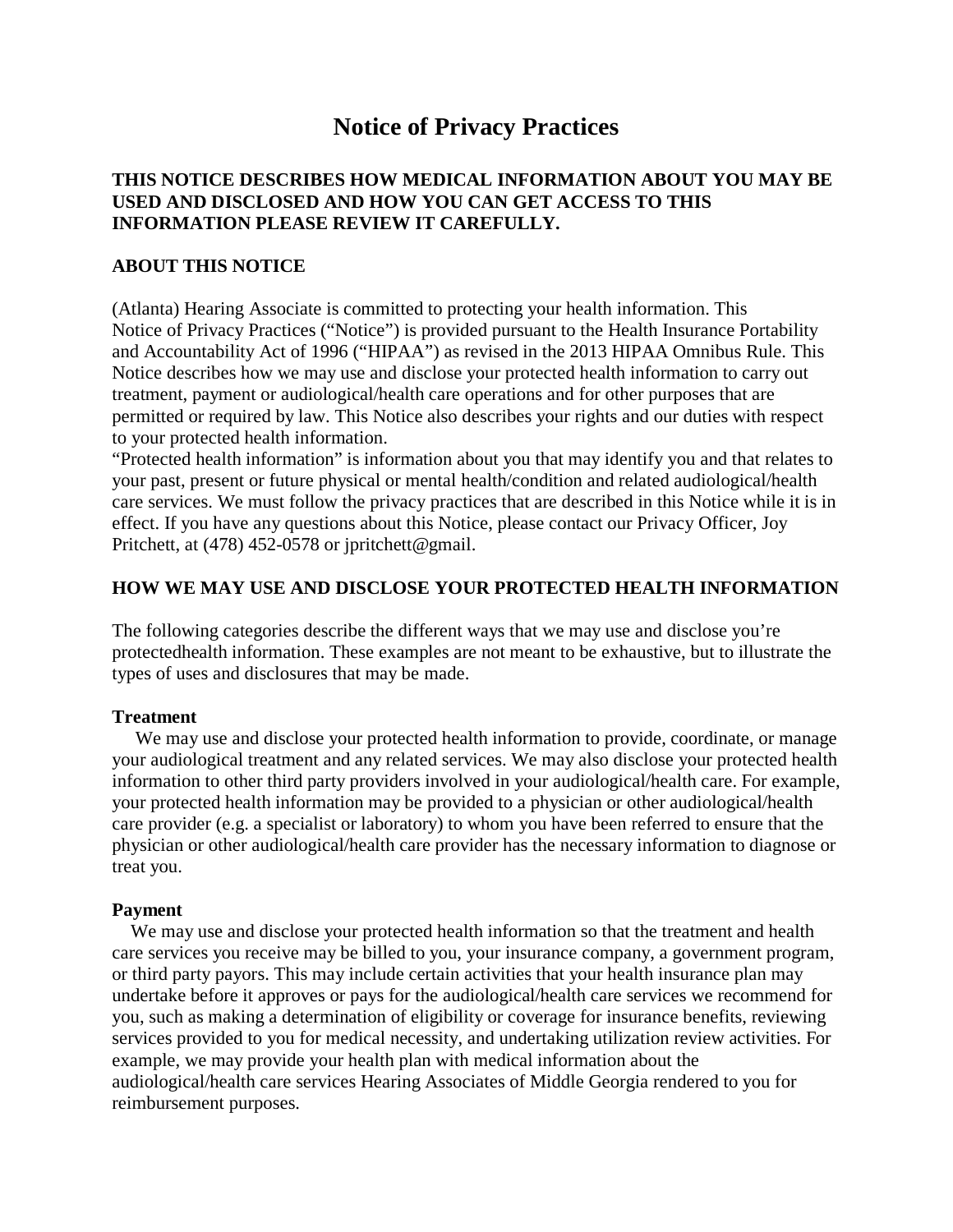### **Audiological/Health Care Operations**

 We may use and disclose your protected health information for audiological/health care operation purposes. These uses and disclosures are necessary to make sure that all of our patients receive quality care and for our operation and management purposes. For example, we may use your protected health information to review the quality of the treatment and services you receive and to evaluate the performance of our team members in caring for you. We also may disclose information to audiologists, physicians, nurses, technicians, medical students, and other personnel for educational and learning purposes.

### **Treatment Communications**

 We may provide treatment communications concerning treatment alternatives or other health related products or services. For communications for which we or a business associate may receive financial remuneration in exchange for making the communication, we must obtain written authorization unless the communication is made face-to-face and/or involving promotional gifts of nominal value. If you do not wish to receive these communications please submit a written request to our Privacy Officer, Dr. Joy Pritchett, Hearing Associates 111 Fieldstone Drive, Milledgeville, GA 31061.

#### **Fundraising Activities**

 We may use or disclose your demographic information and dates of services provided to you, as necessary, in order to contact you for fundraising activities supported by Hearing Associates of Middle Georgia. You have the right to opt out of receiving fundraising communications. If you do not want to receive these materials, please submit a written request to our Privacy Officer, Dr. Joy Pritchett, Hearing Associates, 111 Fieldstone Drive, Milledgeville, GA 31061.

#### **Others Involved in Your Healthcare**

 Unless you object, we may disclose to a member of your family, a relative, a close friend or any other person you identify, your protected health information that directly relates to that person's involvement in your health care. If you are unable to agree or object to such a disclosure, we may disclose such information as necessary if we determine that it is in your best interest based on our professional judgment. Also, for example, if you are brought into this office and are unable to communicate normally with your clinician for some reason, we may find it is in your best interest to give your hearing instrument and other supplies to the friend or relative who brought you in for treatment. We may also use and disclose protected health information to notify such persons of your location, general condition, or death. We also may coordinate with disaster relief agencies to make this type of notification. We also may use professional judgment and our experience with common practice to make reasonable decisions about your best interests in allowing a person to act on your behalf to pick up your hearing instruments, supplies, records, or other things that contain protected health information about you.

### **Required by Law**

 We may use or disclose your protected health information to the extent that the use or disclosure is required by law. The use or disclosure will be made in compliance with the law and will be limited to the relevant requirements of the law. You will be notified, as required by law, of any such uses or disclosures.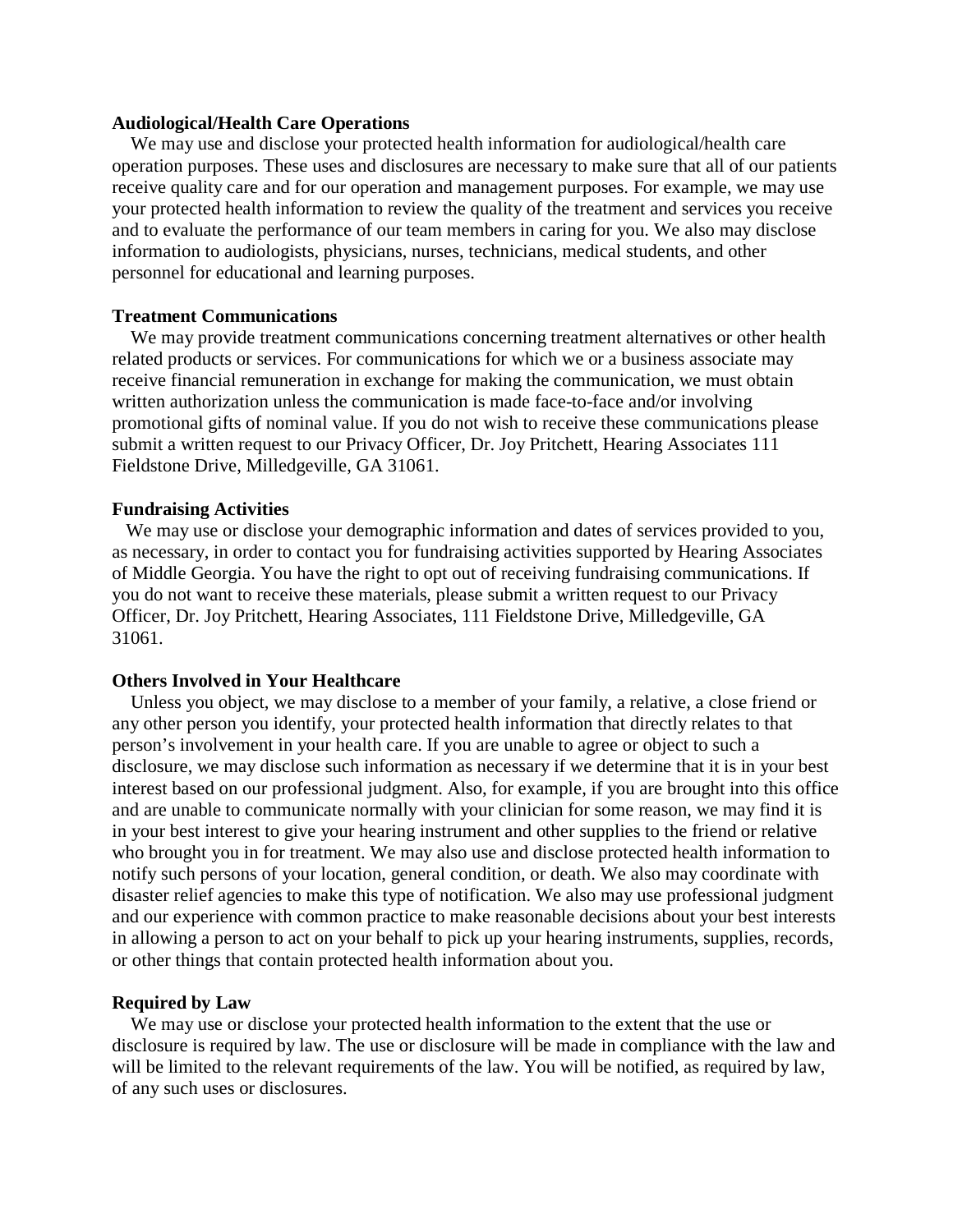### **Public Health**

 We may disclose your protected health information for public health activities and purposes to a public health authority that is permitted by law to collect or receive the information. The disclosure will be made for the purpose of controlling disease, injury or disability. We may also disclose your protected health information, if directed by the public health authority, to a foreign government agency that is collaborating with the public health authority.

### **Business Associates**

 We may disclose your protected health information to our business associates that perform functions on our behalf or provide us with services if the information is necessary for healthcare services or billing. To protect your health information, however, we require the business associate to appropriately safeguard your information.

### **Communicable Diseases**

 We may disclose your protected health information, if authorized by law, to a person who may have been exposed to a communicable disease or may otherwise be at risk of contracting or spreading the disease or condition.

### **Health Oversight**

 We may disclose your protected health information to a health oversight agency for activities authorized by law, such as audits, investigations, and inspections. Oversight agencies seeking this information include government agencies that oversee the audiological/health care system, government benefit programs, other government regulatory programs and civil rights laws.

### **Abuse or Neglect**

 We may disclose your protected health information to a public health authority that is authorized by law to receive reports of abuse or neglect. In addition, we may disclose your protected health information if we believe that you have been a victim of abuse, neglect or domestic violence to the governmental entity or agency authorized to receive such information. In this case, the disclosure will be made consistent with the requirements of applicable federal and state laws.

#### **Food and Drug Administration**

 We may disclose your protected health information to a person or company required by the Food and Drug Administration to report adverse events, product defects or problems, biologic product deviations, track products to enable product recalls, to make repairs or replacements, or to conduct post marketing surveillance, as required by law.

#### **Legal Proceedings**

 We may disclose your protected health information in the course of any judicial or administrative proceeding, in response to an order of a court or administrative tribunal (to the extent such disclosure is expressly authorized), and in certain conditions in response to a subpoena, discovery request or other lawful process.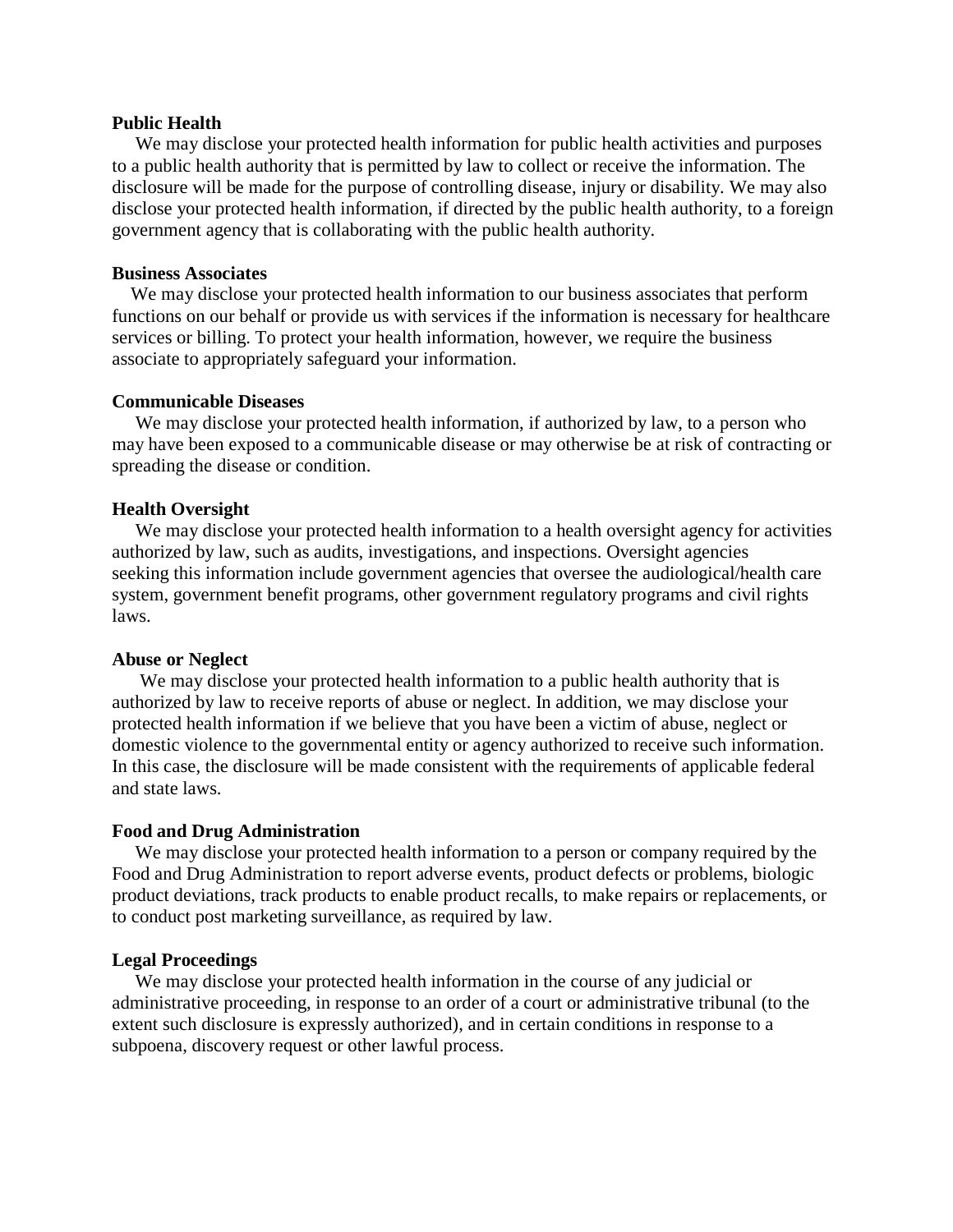### **Law Enforcement**

 We may disclose your protected health information, so long as applicable legal requirements are met, for law enforcement purposes.

### **Coroners, Funeral Directors, and Organ Donation**

 We may disclose your protected health information to a coroner or medical examiner for identification purposes, determining cause of death or for the coroner or medical examiner to perform other duties authorized by law. We may also disclose your protected health information to a funeral director, as authorized by law, in order to permit the funeral director to carry out its duties. We may disclose such information in reasonable anticipation of death. Protected health information may be used and disclosed for cadaveric organ, eye or tissue donation purposes.

### **Research**

 We may disclose your protected health information to researchers when their research has been approved by an institutional review board that has reviewed the research proposal and established protocols to ensure the privacy of your protected health information.

### **Serious Threat to Health or Safety**

 Consistent with applicable federal and state laws, we may disclose your protected health information to prevent or lessen a serious threat to your health and safety or to the health and safety of another person or the public.

### **Military Activity and National Security**

 If you are involved with military, national security or intelligence activities or if you are in law enforcement custody, we may disclose your protected health information to authorized officials so they may carry out their legal duties under the law.

### **Workers' Compensation**

 We may disclose your protected health information as authorized for workers' compensation or other similar programs that provide benefits for a work-related illness.

#### **For Data Breach Notification Purposes**

 We may use or disclose your protected health information to provide legally required notices of unauthorized access to or disclosure of your health information.

#### **Required Uses and Disclosures**

 Under the law, we must make disclosures to you and when required by the Secretary of the U.S. Department of Health and Human Services to investigate or determine our compliance with the requirements of Section 164.500 et. Seq.

### **SPECIAL PROTECTIONS FOR HIV, ALCOHOL AND SUBSTANCE ABUSE, MENTAL HEALTH AND GENETIC INFORMATION**

 Certain federal and state laws may require special privacy protections that restrict the use and disclosure of certain health information, including HIV-related information, alcohol and substance abuse information, mental health information, and genetic information. Some parts of this Notice may not apply to these types of information.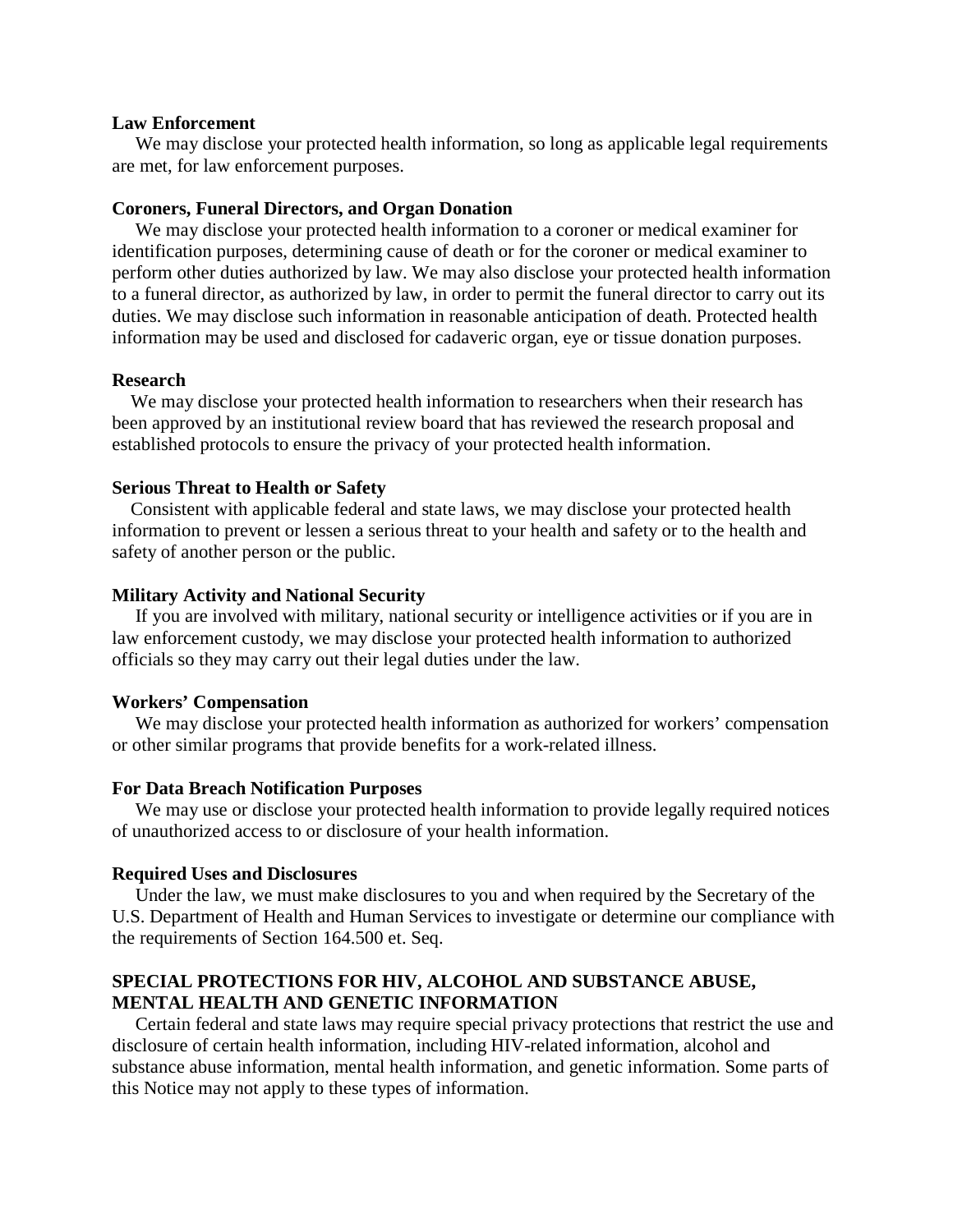# **USES AND DISCLOSURES OF PROTECTED HEALTH INFORMATION BASED UPON YOUR WRITTEN AUTHORIZATION**

The following uses and disclosures will be made only with your written authorization: **1.** Uses and disclosures of protected health information for marketing purposes for which we or a business associate may receive remuneration; and

**2.** Disclosures that constitute a sale of protected health information.

Other uses and disclosures of your protected health information not described in this Notice will be made only with your written authorization, unless otherwise permitted or required by law. You may revoke this authorization, at any time, in writing, except to the extent that Hearing Associates of Middle Georgia has taken an action in reliance on the use or disclosure indicated in the authorization. Additionally, if a use or disclosure of protected health information described above in this Notice is prohibited or materially limited by other laws that apply to use, it is our intent to meet the requirements of the more stringent law.

# **YOUR RIGHTS REGARDING YOUR PROTECTED HEALTH INFORMATION**

The following is a statement of your rights with respect to your protected health information and a brief description of how you may exercise these rights.

# **Right to be notified if there is a breach of Your Protected Health information**

You have the right to be notified upon a breach of any of your unsecured protected health information.

# **Right to Inspect and Copy**

You may inspect and obtain a copy of your protected health information that is contained in your medical and billing records and any other records that Hearing Associates of Middle Georgia uses for making decisions about you. To inspect and copy your medical information, you must submit a written request to our Privacy Officer, Dr. Joy Pritchett, Hearing Associates 111 Fieldstone Drive, Milledgeville, GA 31061. If you request a copy of your information, we may charge you a reasonable fee for the costs of copying, mailing or other costs incurred by us in complying with you request. Under federal law, you may not inspect or copy the following records: psychotherapy notes; information compiled in reasonable anticipation of, or use in, a civil, criminal, or administrative action or proceeding; and protected health information that is subject to law that prohibits access to protected health information. Depending on the circumstances, we may deny your request to inspect and/or copy your protected health information. A decision to deny access may be reviewable. Please contact our Privacy Officer, Dr. Joy Pritchett, at (478) 452-0578 or jpritchett@gmail.com if you have questions about access to your medical record.

# **Right to Request Restrictions**

You may ask us not to use or disclose any part of your protected health information for the purposes of treatment, payment or healthcare operations. You may also request that any part of your protected health information not be disclosed to family members or friends who may be involved in your care or for notification purposes as described in this Notice. To request a restriction on who may have access to your protected health information, you must submit a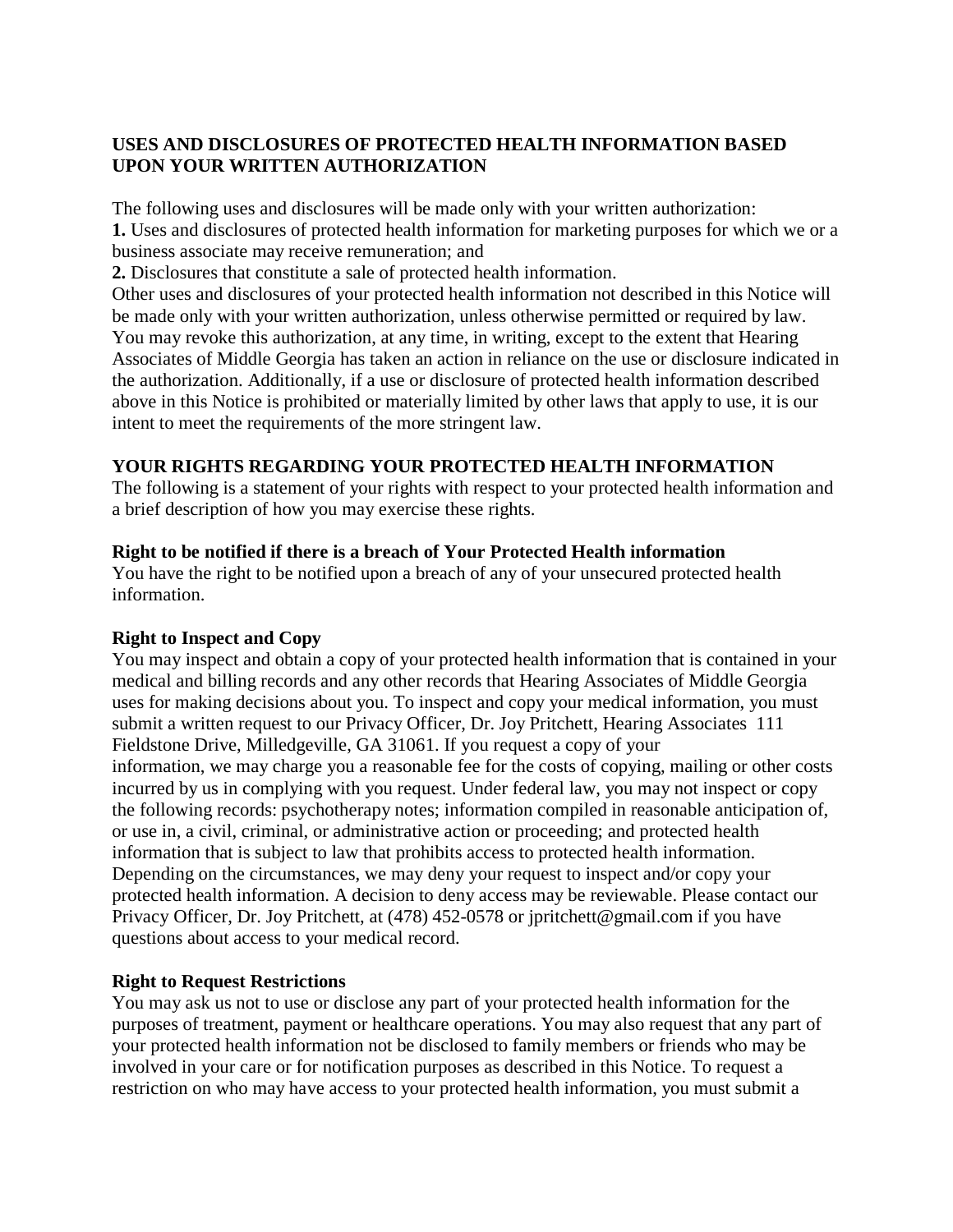written request to our Privacy Officer, Joy Pritchett, Hearing Associates, 111 Fieldstone Drive, Milledgeville, GA 31061. Your request must state the specific restriction requested and to whom you want the restriction to apply. Hearing Associates of Middle Georgia is not required to agree to a restriction that you may request, unless you are asking us to restrict the use and disclosure of your protected health information to a health plan for payment or audiological/health care operation purposes and such information you wish to restrict pertains solely to a audiological/health care item or service for which you have paid us "out-of-pocket" in full. If we believe it is in your best interest to permit the use and disclosure of your protected health information, your protected health information will not be restricted. If we do agree to the requested restriction, we may not use or disclose your protected health information in violation of that restriction unless it is needed to provide emergency treatment.

# **Right to Request Confidential Communication**

You have the right to request to receive confidential communications from us by alternative means or at an alternative location. We will accommodate reasonable requests. You must request this by submitting a written request to our Privacy Officer, Dr. Joy Pritchett, Hearing Associates of 111 Fieldstone Drive, Milledgeville, GA 31061.

# **Right to Request Amendment**

You may request an amendment of your protected health information contained in your medical and billing records and any other records that Hearing Associates of Middle Georgia uses for making decisions about you, for as long as we maintain the protected health information. You must request for an amendment by submitting a written request to our Privacy Officer, Joy Pritchett, Hearing Associates of Middle Georgia, 111 Fieldstone Drive, Milledgeville, GA 31061, and provide the reason(s) that support your request. In certain cases, we may deny your request for an amendment. If we deny your request for an amendment, you have the right to file a statement of disagreement with us and we may prepare a rebuttal to your statement and will provide you with a copy of any such rebuttal.

# **Right to an Accounting of Disclosures**

You have the right to receive an accounting of certain disclosures we have made, if any, of your protected health information. This right applies to disclosures for purposes other than treatment, payment or healthcare operations as described in this Notice. It excludes disclosures we may have made to you, for a resident directory, to family members or friends involved in your care, or for notification purposes. The right to receive this information is subject to certain exceptions, restrictions and limitations. Additionally, limitations are different for electronic health records. You must request for an accounting of disclosures by submitting a written request to our Privacy Officer, Dr.Joy Pritchett, Hearing Associates, 111 Fieldstone Drive, Milledgeville, GA 31061, and provide the reason(s) that support your request.

# **Right to Obtain a Paper Copy of this Notice**

You have the right to receive a paper copy of this Notice even if you have agreed to receive this notice electronically. You may ask us to give you a copy of this notice at any time. To obtain a paper copy of this Notice, you can contact our Privacy Officer, Dr Joy Pritchett, at (478) 452- 0578 or jpritchett@gmail.com. You may also obtain a copy of this Notice at [www.hearatlanta.com.](http://www.hearatlanta.com/)